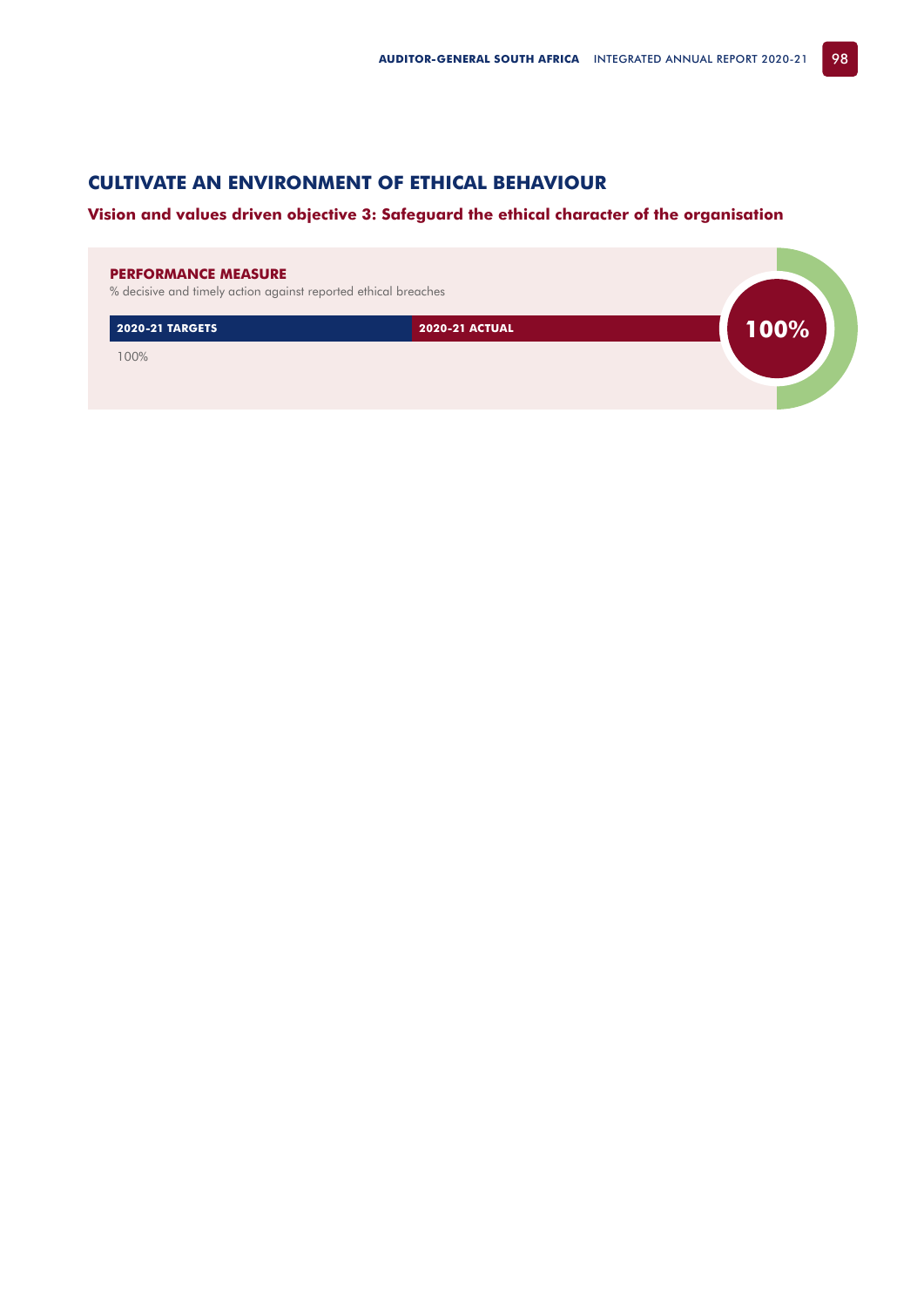### *Our ethical principles, standards and norms*

The ethical principles outlined in our ethics policy are aligned to the IESBA code and ISSAI 30 of the Intosai code in setting the tone for our ethical conduct. Our ethics policy therefore needs to be assessed and reviewed continuously, and revised where necessary, to satisfy its intended purpose.

Our employees are committed to the principles outlined in the ethics policy, as demonstrated by the annual declaration process. This process has consistently shown maturity and confirms that our employees accept, and adhere to, our ethical standards.

We achieved a compliance rate of 99,7% for 2020-21. The majority of outstanding declarations represent employees who were on extended sick and incapacity leave.





### *Strengthen leaders driving ethical behaviour*

In 2019-20 we undertook an independent ethics maturity assessment. Its outcomes included recommendations on strengthening core ethical conduct and addressing what makes employees feel valued. All these aspects continue to be addressed in various interventions. The maturity assessment re-affirms the importance of leadership as a core driver of ethical conduct. We therefore maintained leadership as a focal area to building an ethical culture in the ethics management programme (EMP)3 for 2020-21.

As a result, the awareness programme on ethics principles focused on capacitating leadership with the behavioural competencies to discharge this responsibility, and enhancing the declarations' quality assessments. The leadership responded by undertaking numerous cascading sessions on the content to ensure that the messages were consistent across the organisation.

#### *Promoting awareness of our ethical principles*

We appreciate that in building an ethical culture, equal attention should be given to celebrating ethical individuals as well as correcting unethical behaviour. We began an ethics hero campaign that recognised employees across the organisation as ambassadors of "living the principles". This campaign was designed as a build up to Global Ethics Day, commemorated on 21 October. One of the greatest benefits of this campaign was the sense of ownership and accountability created within all employees of the role they play in maintaining an ethical culture.

<sup>&</sup>lt;sup>3</sup> The EMP builds an ethical environment; provides direction to move the organisation to a stronger more sustainable ethical status, and shapes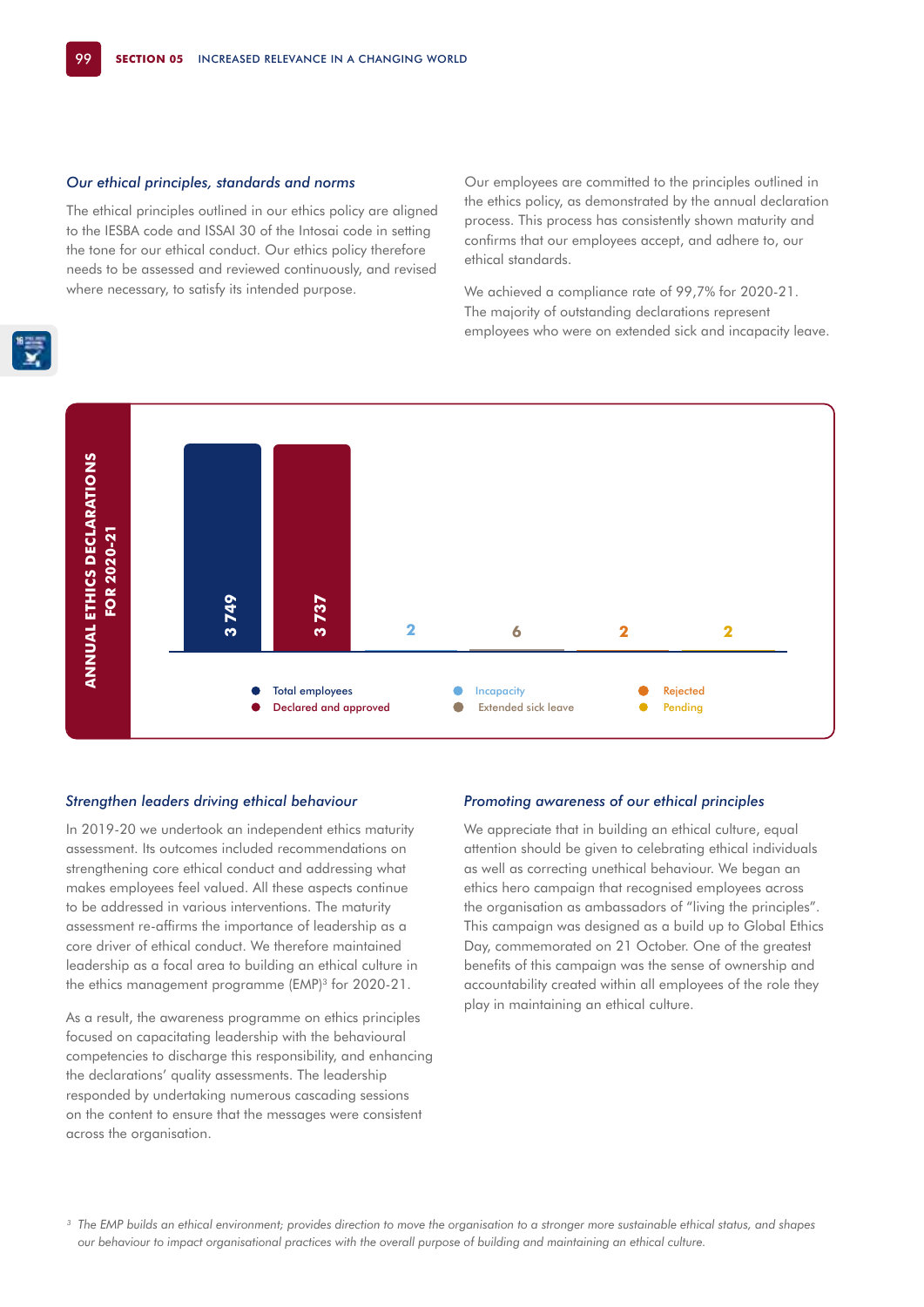# *Manage matters reported through the whistle-blowing mechanisms promptly*

During 2020-21, we received 42 complaints that were within our scope of work in line with our complaints policy, two less than last year. However, we received 94 complaints in total for 2020-21, including complaints that were out of

scope, representing an increase of 49% from the previous financial year. While this increase may be attributed to the introduction of a new channel to report complaints through our website, most complaints received through this channel were out of scope of our complaints process. Where they were considered as audit tip-offs, they were shared with the respective audit teams for consideration in the audit process.



Of the 42 complaints received (within our scope of work), we were able to finalise 18 by 30 June 2021; the rest are still at various stages of processing as some complaints carried over from the previous period were still being processed.